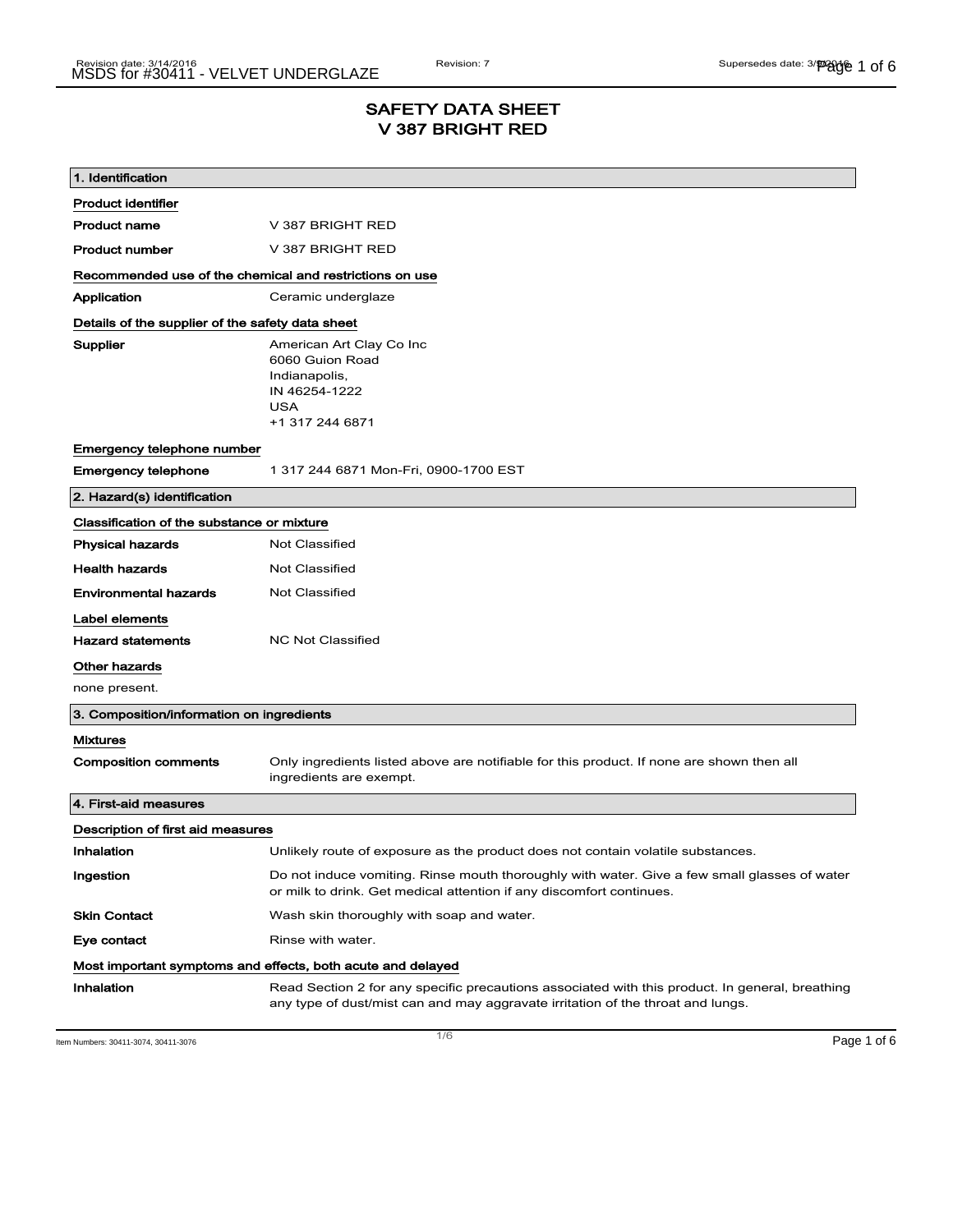# Ingestion **Read Section 2 for any specific precautions associated with the use of this product. Products** with specific warnings about ingestion will give guidance there. Skin contact **Read Section 2 for any specific precautions associated with the use of this product. In general** most ceramic glazes, clays and special products will tend to have a drying effect on the skin and may cause some sensitivity to users with sensitive skin. Eye contact **Read Section 2 for any specific precautions associated with the use of this product. In general** most ceramic and special products contain materials that maybe abrasive to eyes. Keeping materials from contacting the eyes is prudent. If contact does occur, flush with clean water, do not rub. Indication of immediate medical attention and special treatment needed Notes for the doctor Treat symptomatically. 5.Fire-fighting measures Extinguishing media Suitable extinguishing media Use fire-extinguishing media suitable for the surrounding fire. Special hazards arising from the substance or mixture Specific hazards The product is not believed to present a hazard due to its physical nature. Advice for firefighters Special protective equipment Use protective equipment appropriate for surrounding materials. for firefighters 6. Accidental release measures Personal precautions, protective equipment and emergency procedures Personal precautions For personal protection, see Section 8. Environmental precautions Environmental precautions Please read Section 2 completely. If any environmental warnings such as; H411 or H412 are listed in Section 2, please use appropriate procedures when disposing of product and container. Do not put materials into waterways or sewers. Methods and material for containment and cleaning up Methods for cleaning up Collect spillage for reclamation or absorb in vermiculite, dry sand or similar material. Reference to other sections For waste disposal, see Section 13. For personal protection, see Section 8. 7. Handling and storage Precautions for safe handling Usage precautions **Read label before use. Do not eat, drink or smoke when using this product. Good personal** hygiene procedures should be implemented. Wash hands and any other contaminated areas of the body with soap and water before leaving the work site. Conditions for safe storage, including any incompatibilities Storage precautions Store in tightly-closed, original container in a dry and cool place. Specific end uses(s) Specific end use(s) The identified uses for this product are detailed in Section 1.2. 8. Exposure Controls/personal protection

Item Numbers: 30411-3074, 30411-3076 Page 2 of 6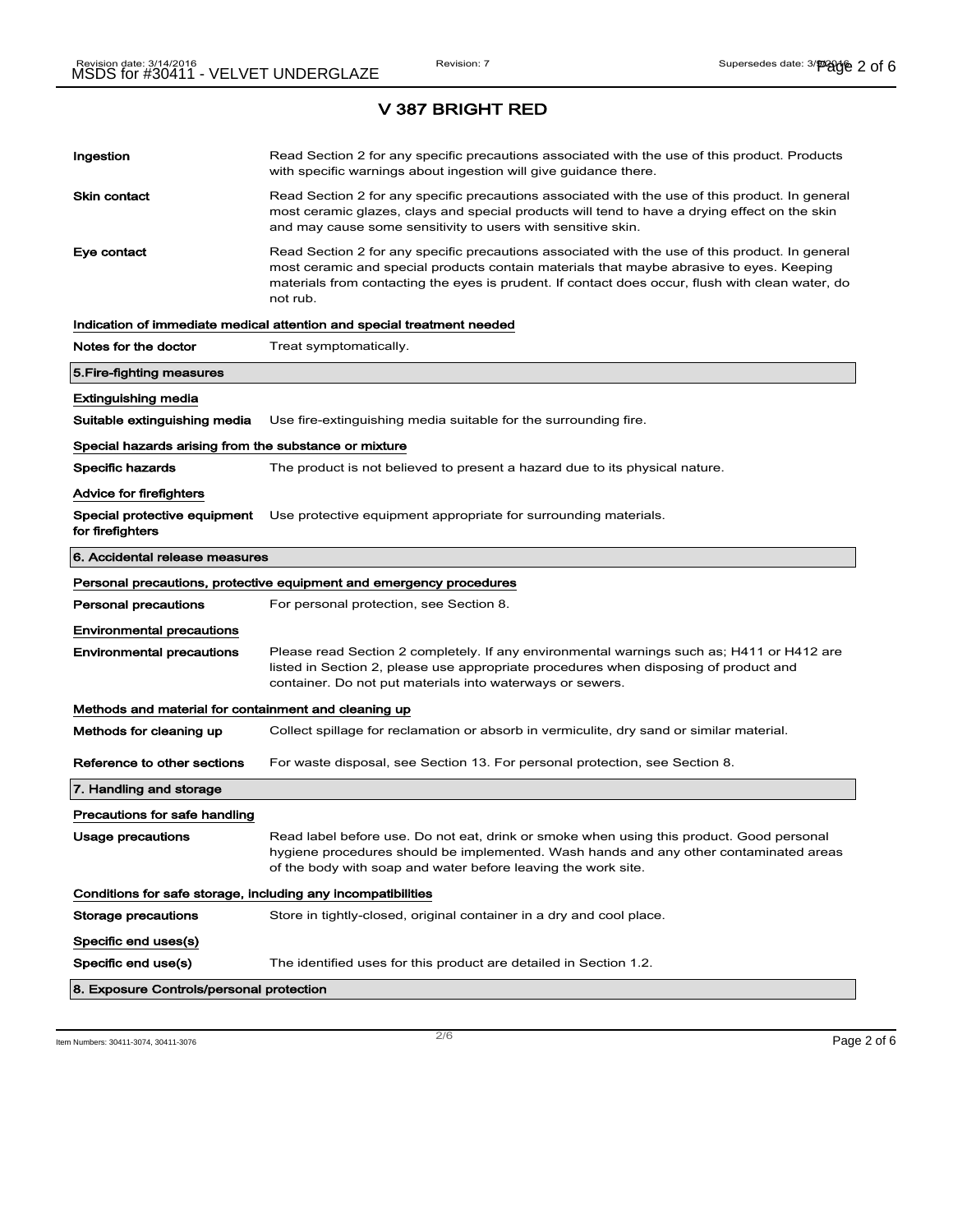| Ingredient comments                 | Only ingredients listed n Section 3 are notifiable for this product. If none are shown then all<br>ingredients are exempt.                                                                                           |
|-------------------------------------|----------------------------------------------------------------------------------------------------------------------------------------------------------------------------------------------------------------------|
| <b>Exposure controls</b>            |                                                                                                                                                                                                                      |
| Appropriate engineering<br>controls | No specific ventilations requirements unless the "FAN" pictogram is shown above or specified<br>in Section 2.                                                                                                        |
| Eye/face protection                 | No specific eye protection required unless the "EYE PROTECTION" pictogram is shown<br>above or specified in Section 2.                                                                                               |
| <b>Hand protection</b>              | No specific hand protection required unless the "HAND PROTECTION" pictogram is shown<br>above or specified in Section 2.                                                                                             |
| Hygiene measures                    | Using good personal hygiene practices is always appropriate. Keeping a clean work space,<br>cleaning up properly when done, and not eating, drinking or smoking when using this product.                             |
| <b>Respiratory protection</b>       | No specific respiratory protection required unless the "RESPIRATOR" pictogram is shown<br>above or specified in Section 2. Using the appropriate certified protection for the operation is<br>important if required. |

#### 9. Physical and Chemical Properties

# Information on basic physical and chemical properties

| Appearance                                      | Colored liquid.           |
|-------------------------------------------------|---------------------------|
| Color                                           | Various colors.           |
| Odor                                            | Almost odorless.          |
| Odor threshold                                  | No information available. |
| рH                                              | $6 - 8$                   |
| <b>Melting point</b>                            | No information available. |
| Initial boiling point and range                 | No information available. |
| <b>Flash point</b>                              | No information available. |
| <b>Evaporation rate</b>                         | No information available. |
| Flammability (solid, gas)                       | No information available. |
| Upper/lower flammability or<br>explosive limits | No information available. |
| Vapour pressure                                 | No information available. |
| <b>Relative density</b>                         | Greater than 1.0          |
| Solubility(ies)                                 | Not applicable.           |
| <b>Partition coefficient</b>                    | No information available. |
| <b>Auto-ignition temperature</b>                | Not applicable.           |
| <b>Decomposition Temperature</b>                | No information available. |
| <b>Viscosity</b>                                | No information available. |
| <b>Explosive properties</b>                     | none                      |
| <b>Oxidising properties</b>                     | none                      |
| Other information                               | Not applicable.           |

Item Numbers: 30411-3074, 30411-3076 Page 3 of 6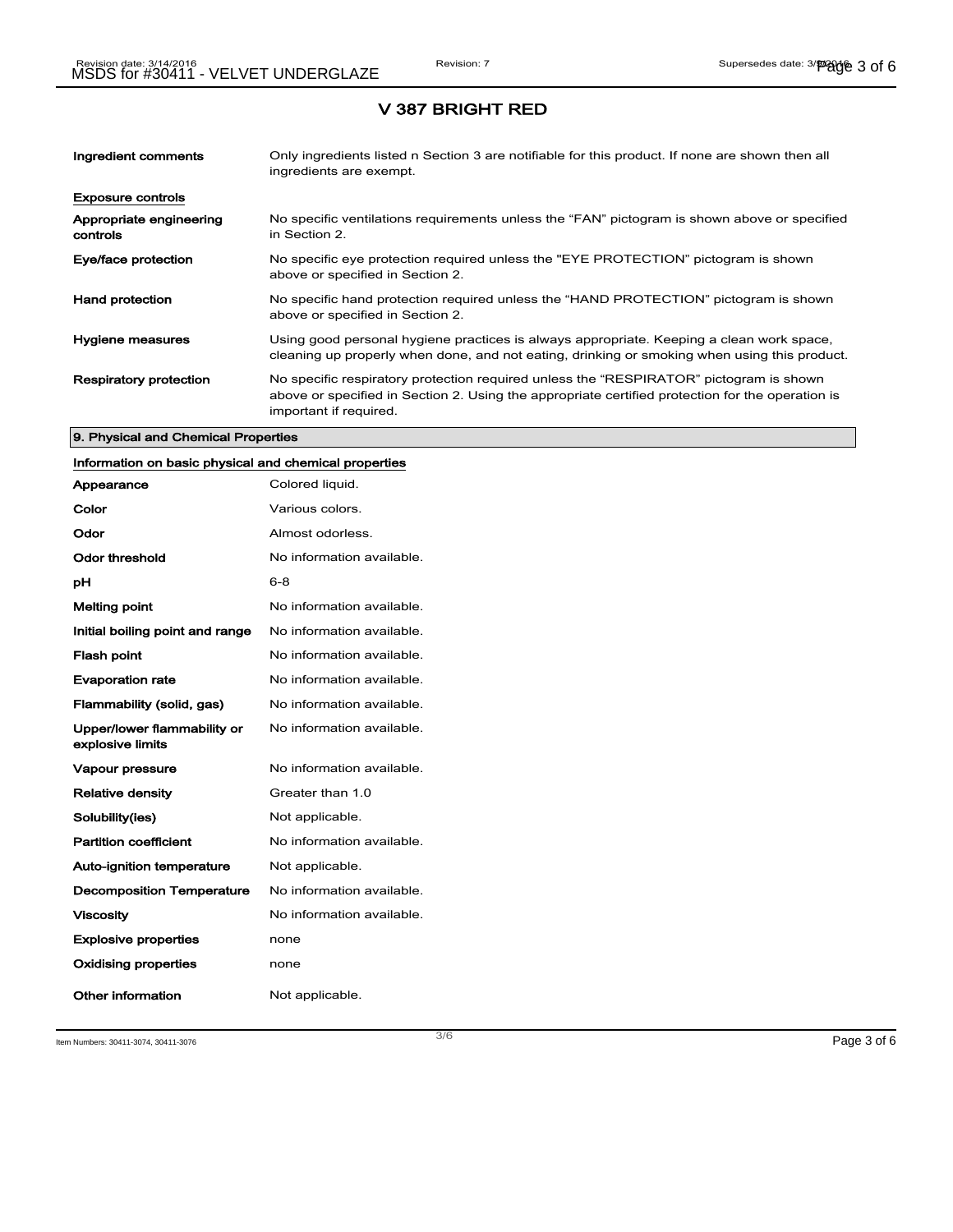## V 387 BRIGHT RED

| 10. Stability and reactivity              |                                                                                                                                                                                                                                                |
|-------------------------------------------|------------------------------------------------------------------------------------------------------------------------------------------------------------------------------------------------------------------------------------------------|
| Reactivity                                | There are no known reactivity hazards associated with this product.                                                                                                                                                                            |
| <b>Stability</b>                          | No particular stability concerns.                                                                                                                                                                                                              |
| Possibility of hazardous<br>reactions     | None known.                                                                                                                                                                                                                                    |
| Conditions to avoid                       | None known.                                                                                                                                                                                                                                    |
| <b>Materials to avoid</b>                 | None known.                                                                                                                                                                                                                                    |
| Hazardous decomposition<br>products       | None known.                                                                                                                                                                                                                                    |
| 11. Toxicological information             |                                                                                                                                                                                                                                                |
| Information on toxicological effects      |                                                                                                                                                                                                                                                |
| <b>Toxicological effects</b>              | Please read Section 2 thoroughly to understand the toxicological risks, (if any) and<br>precautions for safe use (if any).                                                                                                                     |
| Skin corrosion/irritation                 |                                                                                                                                                                                                                                                |
| <b>Skin sensitization</b>                 |                                                                                                                                                                                                                                                |
| <b>Skin sensitisation</b>                 | Based on available data the classification criteria are not met.                                                                                                                                                                               |
| Eye contact                               | May cause temporary eye irritation.                                                                                                                                                                                                            |
| 12. Ecological Information                |                                                                                                                                                                                                                                                |
| Ecotoxicity                               | Please read Section 2 completely. If any environmental warnings such as; H411 or H412 are<br>listed in Section 2, please use appropriate procedures when disposing of product and<br>container. Do not put materials into waterways or sewers. |
| Toxicity                                  |                                                                                                                                                                                                                                                |
| Toxicity                                  | Please read Section 2 completely. If any environmental warnings such as; H411 or H412 are<br>listed in Section 2, please use appropriate procedures when disposing of product and<br>container. Do not put materials into waterways or sewers. |
| Persistence and degradability             |                                                                                                                                                                                                                                                |
| Persistence and degradability             | No data available.                                                                                                                                                                                                                             |
| <b>Biodegradation</b>                     | Not inherently biodegradable.                                                                                                                                                                                                                  |
| <b>Bioaccumulative potential</b>          |                                                                                                                                                                                                                                                |
| <b>Partition coefficient</b>              | No information available.                                                                                                                                                                                                                      |
| Mobility in soil                          |                                                                                                                                                                                                                                                |
| <b>Mobility</b>                           | Semi-mobile.                                                                                                                                                                                                                                   |
| <b>Results of PBT and vPvB assessment</b> |                                                                                                                                                                                                                                                |
| Results of PBT and vPvB<br>assessment     | This product does not contain any substances classified as PBT or vPvB.                                                                                                                                                                        |
| Other adverse effects                     |                                                                                                                                                                                                                                                |

Item Numbers: 30411-3074, 30411-3076  $\,$  Page 4 of 6  $\,$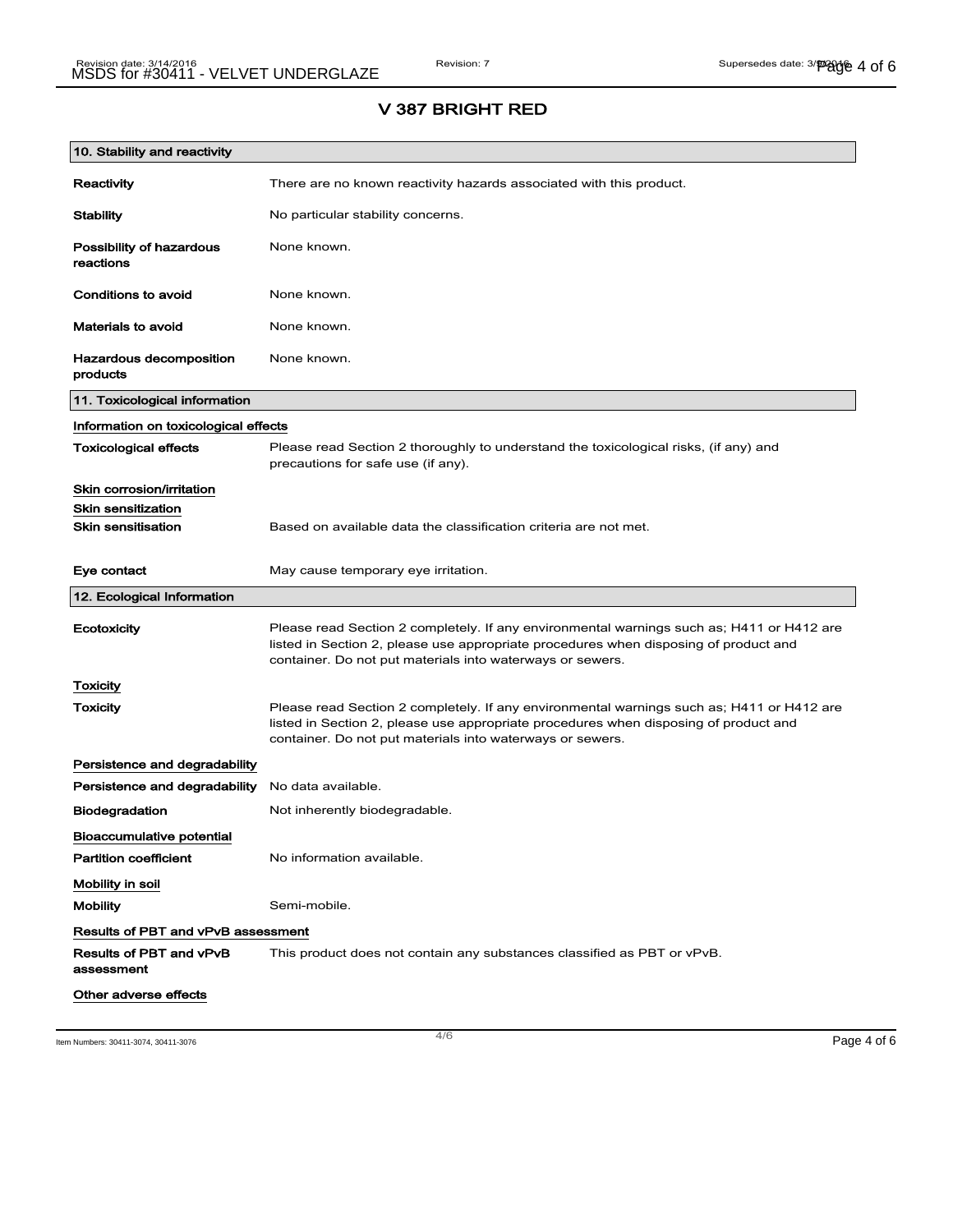| Other adverse effects                                                                                            | None known.                                                                                                                                                                                         |
|------------------------------------------------------------------------------------------------------------------|-----------------------------------------------------------------------------------------------------------------------------------------------------------------------------------------------------|
| 13. Disposal considerations                                                                                      |                                                                                                                                                                                                     |
| Waste treatment methods                                                                                          |                                                                                                                                                                                                     |
| General information                                                                                              | Dispose of waste product or used containers in accordance with local regulations When<br>handling waste, the safety precautions applying to handling of the product should be<br>considered.        |
| 14. Transport information                                                                                        |                                                                                                                                                                                                     |
| General                                                                                                          | The product is not covered by international regulations on the transport of dangerous goods<br>(IMDG, IATA, DoT).                                                                                   |
| <b>UN Number</b>                                                                                                 |                                                                                                                                                                                                     |
| Not applicable.                                                                                                  |                                                                                                                                                                                                     |
| UN proper shipping name                                                                                          |                                                                                                                                                                                                     |
| Not applicable.                                                                                                  |                                                                                                                                                                                                     |
| Transport hazard class(es)                                                                                       |                                                                                                                                                                                                     |
| No transport warning sign required.                                                                              |                                                                                                                                                                                                     |
| Packing group                                                                                                    |                                                                                                                                                                                                     |
| Not applicable.                                                                                                  |                                                                                                                                                                                                     |
| <b>Environmental hazards</b>                                                                                     |                                                                                                                                                                                                     |
| <b>Environmentally Hazardous Substance</b>                                                                       | Please refer to Section 2 for any environmental hazards associated with this product. If H411/H412 warnings are shown then<br>please verify packaging and labeling requirements for larger volumes. |
| Special precautions for user                                                                                     |                                                                                                                                                                                                     |
| Not applicable.                                                                                                  |                                                                                                                                                                                                     |
| <b>Transport in bulk according to</b> Not applicable.<br>Annex II of MARPOL 73/78<br>and the IBC Code            |                                                                                                                                                                                                     |
| 15. Regulatory information                                                                                       |                                                                                                                                                                                                     |
| <b>US State Regulations</b><br>None of the ingredients are listed or exempt.<br>Inventories<br>Canada - DSL/NDSL | California Proposition 65 Carcinogens and Reproductive Toxins                                                                                                                                       |
| All the ingredients are listed or exempt.                                                                        |                                                                                                                                                                                                     |

US - TSCA

All the ingredients are listed or exempt.

#### US - TSCA 12(b) Export Notification

All the ingredients are listed or exempt.

#### 16. Other information